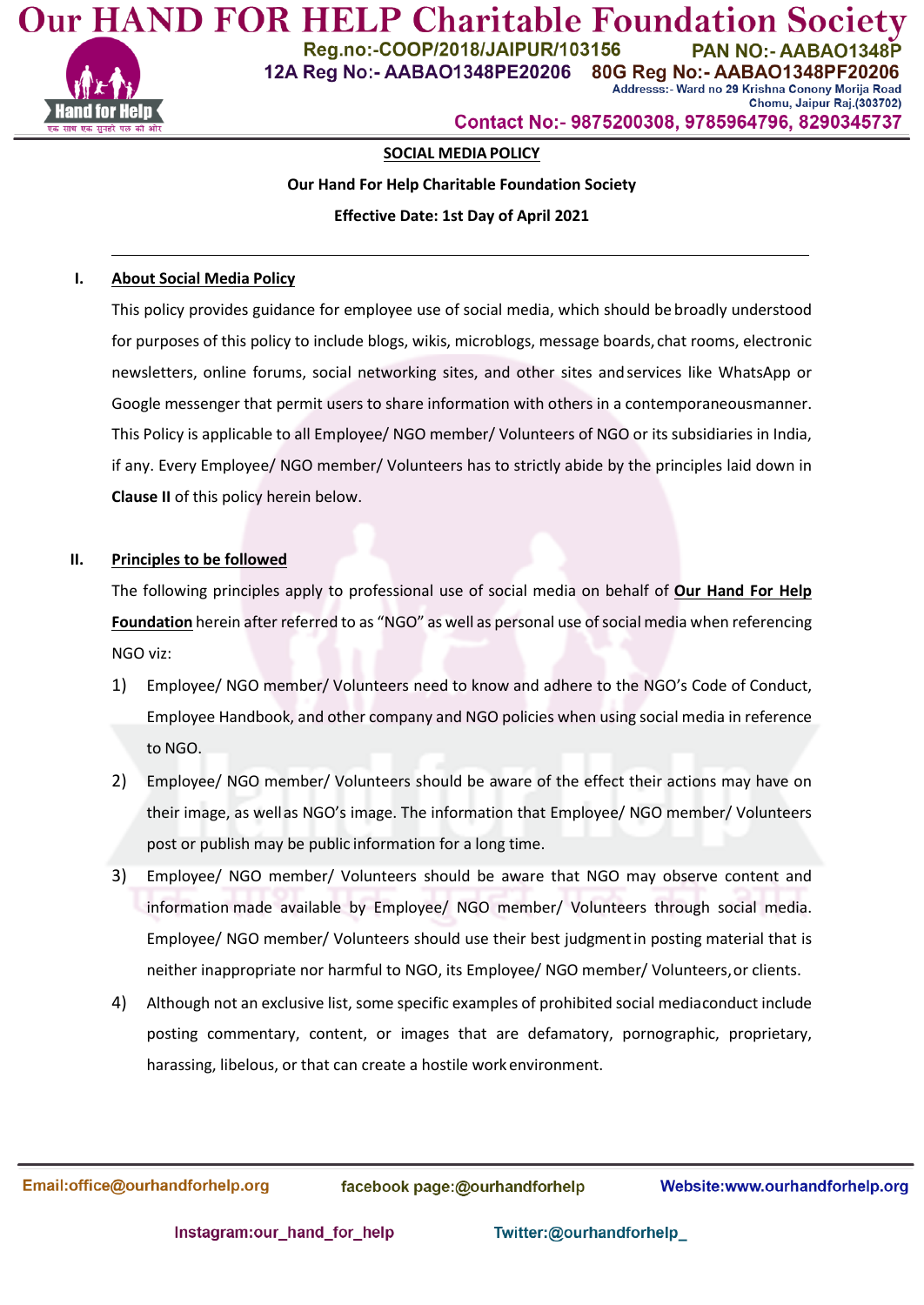- 5) Employee/ NGO member/ Volunteers are not to publish, post or release any information that is considered confidential or not public. If there are questions about what is considered confidential, Employee/ NGO member/ Volunteers should check with the authorized NGO spokespersons.
- 6) Social media networks, blogs and other types of online content sometimes generate press and media attention or legal questions. Employee/ NGO member/ Volunteers should refer these inquiries toauthorized NGO spokespersons.
- 7) If Employee/ NGO member/ Volunteers find or encounter a situation, while using social media, that threatens tobecome antagonistic, Employee/ NGO member/ Volunteers should disengage from the dialogue in a polite manner and seekthe advice of a authorized NGO spokespersons.
- 8) Employee/ NGO member/ Volunteers should get appropriate permission before they refer to or post images of current or former Employee/ NGO member/ Volunteers, members, vendors, or suppliers. Additionally, Employee/ NGO member/ Volunteers should get appropriate permission to use a third party's copyrights, copyrighted material, trademarks, service marks or other intellectual property.
- 9) Social media use shouldn't interfere with employee's responsibilities at NGO. NGO's computer systems are to be used for business purposes only. When using NGO's computer systems, use of social media for business purposes is allowed ex: Facebook,Twitter, NGO blogs and LinkedIn, but personal use of social media networks or personal blogging of online content is discouraged and could result in disciplinaryaction.
- 10) Subject to applicable law, online activity that violates the NGO's Codeof Conduct or any other NGO and Company policy may subject an employee to disciplinary actionor termination.
- 11) If Employee/ NGO member/ Volunteers publish content that involves work or subjects associated with NGO, a disclaimer should be used, such as this: "The postings on this site are myown and may not represent [Our Hand For Help Charitable Foundation Society] positions, strategies or opinions."